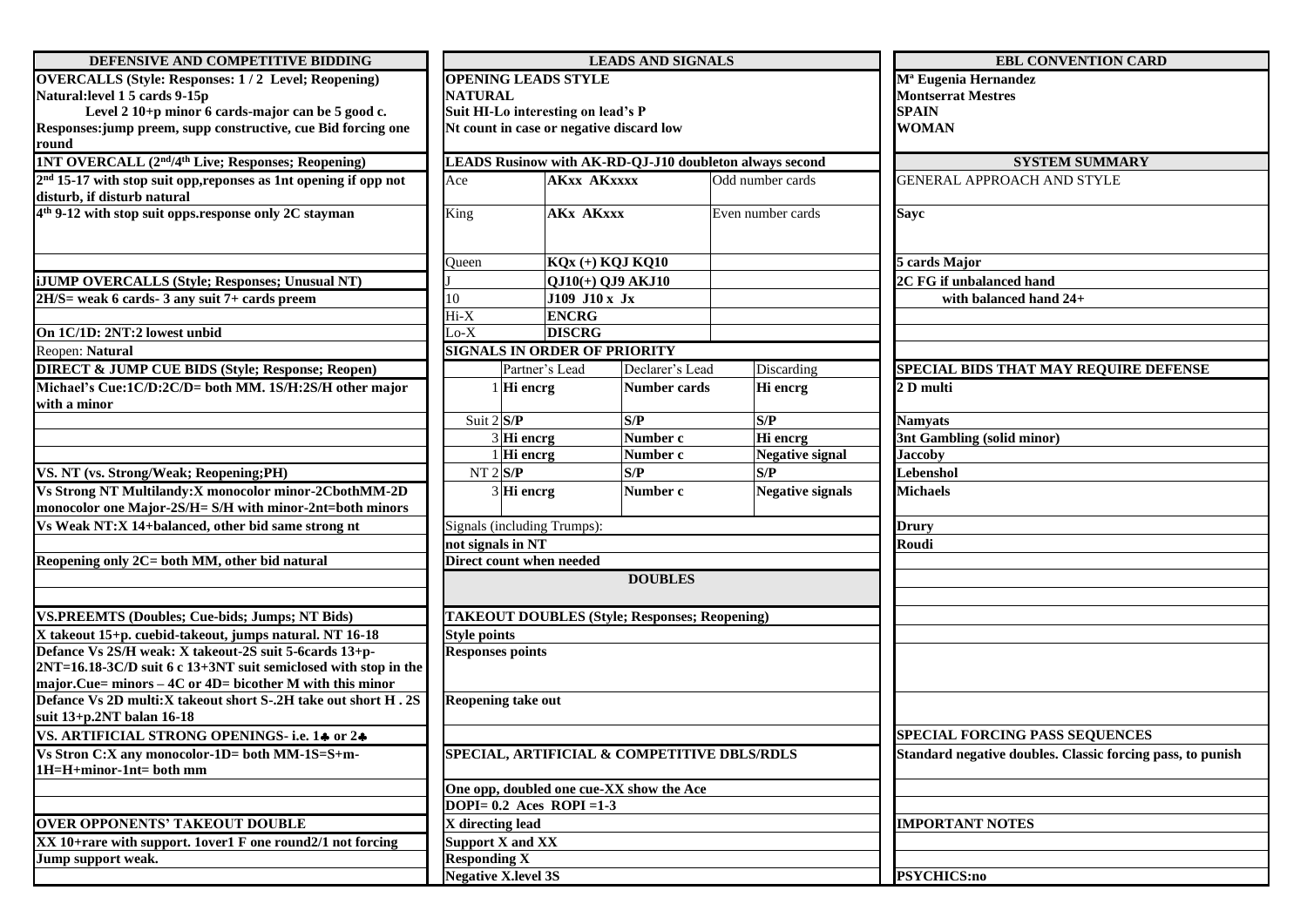| OPENING BID DESCRIPTIONS                                                                                                                              |            |          |               |                          |                                                          |                                                                              |                                                                                              |                     |  |  |  |
|-------------------------------------------------------------------------------------------------------------------------------------------------------|------------|----------|---------------|--------------------------|----------------------------------------------------------|------------------------------------------------------------------------------|----------------------------------------------------------------------------------------------|---------------------|--|--|--|
| Opening                                                                                                                                               | Artificial | Min.     | Neg Dble thru |                          | Description                                              | Responses                                                                    | <b>Subsequent Auction</b>                                                                    | Passed Hand Bidding |  |  |  |
| $1 +$                                                                                                                                                 |            |          |               | 12-19 HCP                | <b>Balance or suit</b>                                   | 1D,1H.1SP,2C natural                                                         | 1H/1SP-1NT-2C ROUDI-2D mini.no support 3<br>cards, 2H-min support 3 cards, 2SP max +support, |                     |  |  |  |
| $1+$                                                                                                                                                  |            |          |               | 12-19 HCP                | <b>Balanced</b> or suit                                  | 1H,1SP,1NT,nat.                                                              | 2NT-max+suport                                                                               |                     |  |  |  |
| $1$ Y                                                                                                                                                 |            |          |               | 12-19 HCP                | SPL                                                      | 1SP/ 1NT nat. 2NT redcl /2x:15-17                                            |                                                                                              |                     |  |  |  |
| $1\spadesuit$                                                                                                                                         |            |          |               | 12-19 HCP                | SPL                                                      | 2NT redcl /2x:15-17                                                          |                                                                                              |                     |  |  |  |
| 1NT                                                                                                                                                   |            | balanced |               | 15-17 HCP                | Stayman, transfer 4 way . transf to minors 2SP-3C,2NT-3D |                                                                              |                                                                                              |                     |  |  |  |
| $2\bullet$                                                                                                                                            |            |          |               | STR single-suiter or BAL | 2+=waiting                                               | After 2nt 24.25+ puppet stayman transfer                                     |                                                                                              |                     |  |  |  |
| $2*$                                                                                                                                                  |            |          |               | multi                    | 6 cards major weak or balanced 22.23or strong minor      | 2H waiting, 2SP negat.SP 2NT positive. 3C,3D nat                             |                                                                                              |                     |  |  |  |
| $2\bullet$                                                                                                                                            |            |          |               | 2 suit                   | bicol h and any                                          | /2 sp ask other suit2nt strong                                               |                                                                                              |                     |  |  |  |
| $2\spadesuit$                                                                                                                                         |            |          |               | 2suit                    | bicol sp and minor                                       | /2NT ask minor                                                               |                                                                                              |                     |  |  |  |
| 2NT                                                                                                                                                   |            |          |               | 20-21HCP                 | PUP STAY, transfer                                       | 4D MM. 4NT minors                                                            |                                                                                              |                     |  |  |  |
| $3\bullet$                                                                                                                                            |            |          |               | classic                  |                                                          |                                                                              |                                                                                              |                     |  |  |  |
| $3*$                                                                                                                                                  |            |          |               | classic                  |                                                          |                                                                              |                                                                                              |                     |  |  |  |
| $3\blacktriangledown$                                                                                                                                 |            |          |               | classic                  |                                                          |                                                                              |                                                                                              |                     |  |  |  |
| $3\spadesuit$                                                                                                                                         |            |          |               | classic                  |                                                          |                                                                              |                                                                                              |                     |  |  |  |
| 3NT                                                                                                                                                   |            |          |               | solid minor AKDxxxx      |                                                          | 4C for play 4c or 4D. 5C for play 5Cor 5D, 5D for<br>play $6\dot{C}$ Or $6D$ |                                                                                              |                     |  |  |  |
| $4\bullet$                                                                                                                                            |            |          |               | Namiats to bid 4H        | Solid suit 7 cards with As in side                       | Any control is for slam                                                      |                                                                                              |                     |  |  |  |
| 4♦                                                                                                                                                    |            |          |               | Namyats to bid 4S        | SAme                                                     | Same                                                                         |                                                                                              |                     |  |  |  |
| $4\blacktriangledown$                                                                                                                                 |            |          |               | PRE                      |                                                          |                                                                              |                                                                                              |                     |  |  |  |
| $4\spadesuit$                                                                                                                                         |            |          |               | PRE                      |                                                          |                                                                              |                                                                                              |                     |  |  |  |
| 4NT                                                                                                                                                   |            |          |               | Strong bic minors        | 5/5 6/5 strng                                            | 5T for play 5T or 5D, 5D, 5H, 5Sp control for slam                           |                                                                                              |                     |  |  |  |
| $5\bullet$                                                                                                                                            |            |          |               | NAT, PRE                 |                                                          |                                                                              |                                                                                              |                     |  |  |  |
| $5*$                                                                                                                                                  |            |          |               | NAT, PRE                 |                                                          |                                                                              |                                                                                              |                     |  |  |  |
| $5\bullet$                                                                                                                                            |            |          |               | <b>NAT PRE</b>           |                                                          |                                                                              |                                                                                              |                     |  |  |  |
| $5\spadesuit$                                                                                                                                         |            |          |               | <b>NAT PRE</b>           |                                                          |                                                                              |                                                                                              |                     |  |  |  |
| 5NT                                                                                                                                                   |            |          |               |                          |                                                          |                                                                              |                                                                                              |                     |  |  |  |
| HIGH LEVEL BIDDING                                                                                                                                    |            |          |               |                          |                                                          |                                                                              |                                                                                              |                     |  |  |  |
| JOSEPHINE, ASK FOR HONORS . DOPI, , X-2-4 A, P 1-3 A                                                                                                  |            |          |               |                          |                                                          |                                                                              |                                                                                              |                     |  |  |  |
| RKCB-1430 with fit in major and 3041 with fit in minor 5NT 1-3 Aces with void 6 suit 2 Aces with void in this suit 6 trumph suit 2 Aces and void high |            |          |               |                          |                                                          |                                                                              |                                                                                              |                     |  |  |  |
|                                                                                                                                                       |            |          |               |                          |                                                          |                                                                              |                                                                                              |                     |  |  |  |
|                                                                                                                                                       |            |          |               |                          |                                                          |                                                                              |                                                                                              |                     |  |  |  |
|                                                                                                                                                       |            |          |               |                          |                                                          |                                                                              |                                                                                              |                     |  |  |  |
|                                                                                                                                                       |            |          |               |                          |                                                          |                                                                              |                                                                                              |                     |  |  |  |
|                                                                                                                                                       |            |          |               |                          |                                                          |                                                                              |                                                                                              |                     |  |  |  |
|                                                                                                                                                       |            |          |               |                          |                                                          |                                                                              |                                                                                              |                     |  |  |  |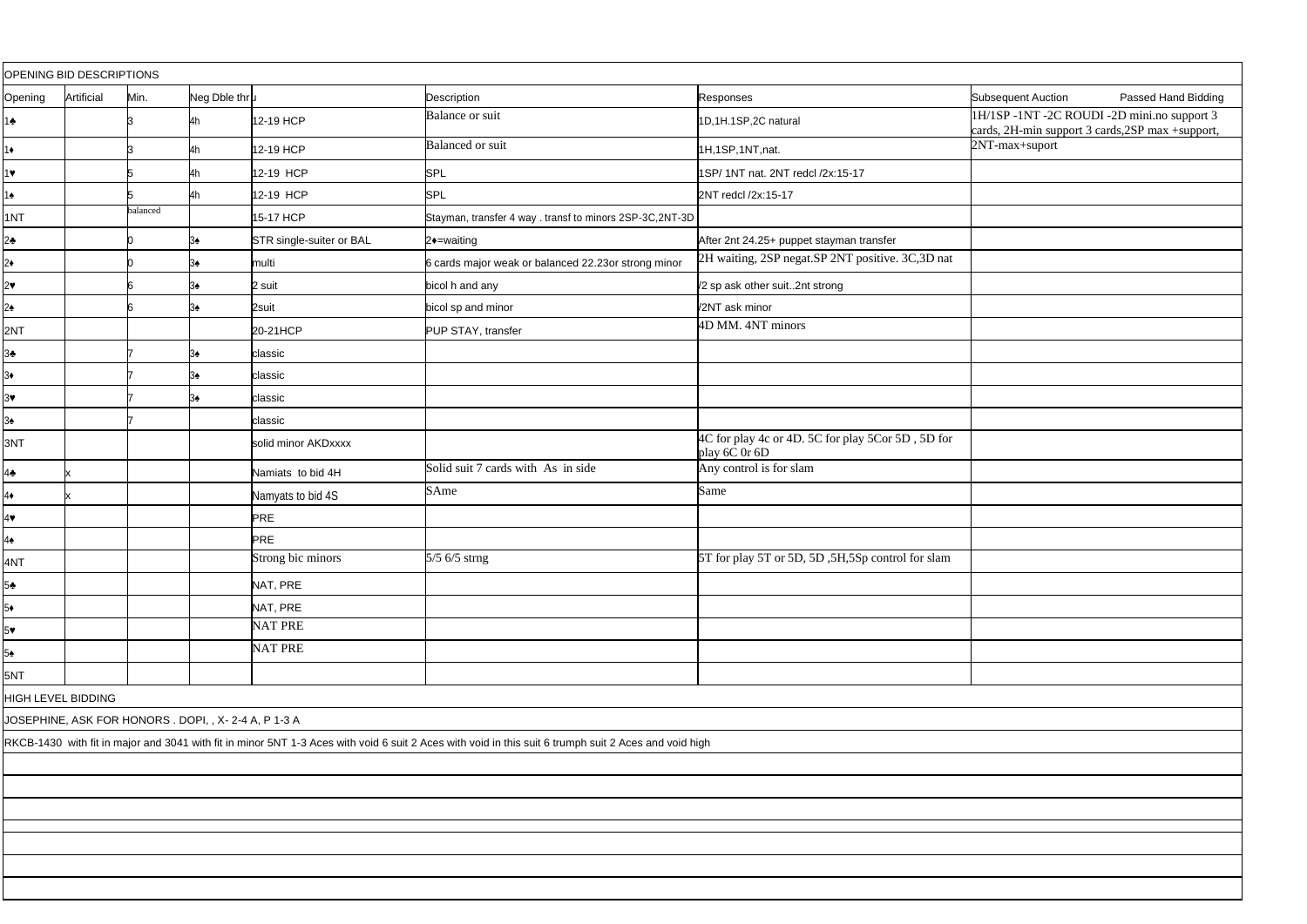## **ADDITIONAL NOTES**

Defense against multi 2D

2D-X-----short SP or strong hand, no balanced 17+

2D-2H—short H

2D-2SP-natural con SP

2D-2NT---16-18 balanced

2D-3D/3C—palo 6 12-16

2D-3H/3SP---palo 6 12-16

2D-3ST long minor and stop 2mayors

 $2D-4C/4D$ —strong hand wth minor and H 5-5

2D-4H/4SP—to play

2D-4NT strong 5/5 minors

Defense against with the intervention to 1ST

1ST -2C/2D/2H/2SP

Lebenshol---to level of 2 to play, at level 3 forcing,

Cuebid: stayman with stop

 $2NT$ —forces 3 C, the 3-level stick is for playing, the cuebid is stayman without stopping

Defense against the weak 2:

Lebenshol: at level 2 they are weak hands to play, at level 3 they are positive 8-10p.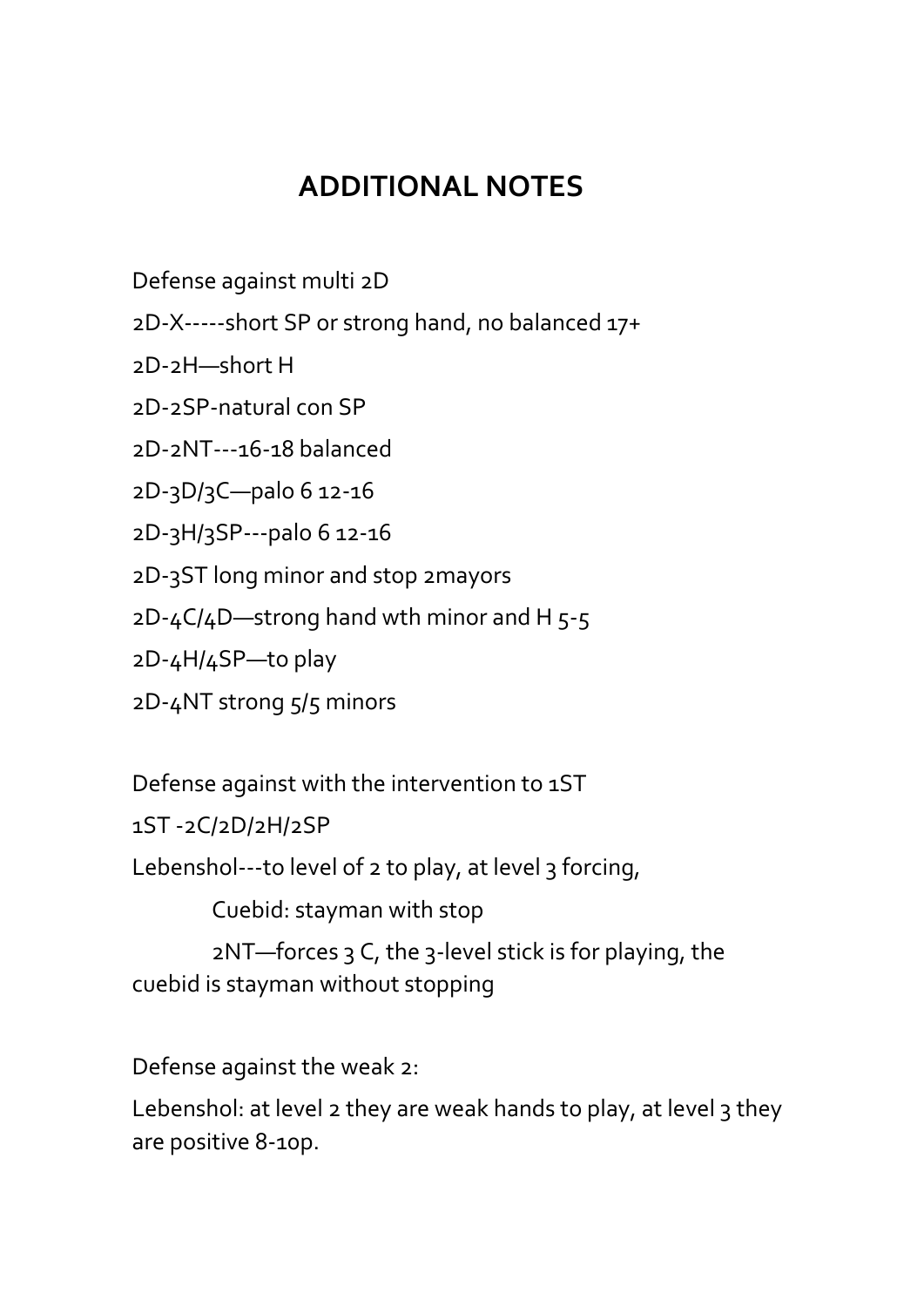2NT forces 3C, the level 3 stick is for playing, the cuebid is stayman without stopping.

```
Outputs and signals
Roman outputs: output of An even number of cards AK, AK++
                output of K odd number of cards, AKx
                Q output with KQx, or QJ
                J output with QJx, or J10
                10 output with J10x, or 109
to NT the same, but with AJ109, KJ109, we left the 
              with A109, K109, Q109 we left the 10
```
We left  $3/5$  to stick,  $2/4$  to NT, from the 2nd trick we left high without interest and low with interest.

At the exit of the high, positive and low pn without interest

On the suit played by the declarant, high is an even number of cards, low odd.

In discard, high, positive, low, negative

Notes on the Stayman :

With  $5/4$  to older we always do Stayman, with weak hand too.

We do Stayman, no majors with 8-9p, to redecorate 2NT

Special development of bicolors;

1NT 4C---5/5 D-C invita a slam

4D—I accept slam a D